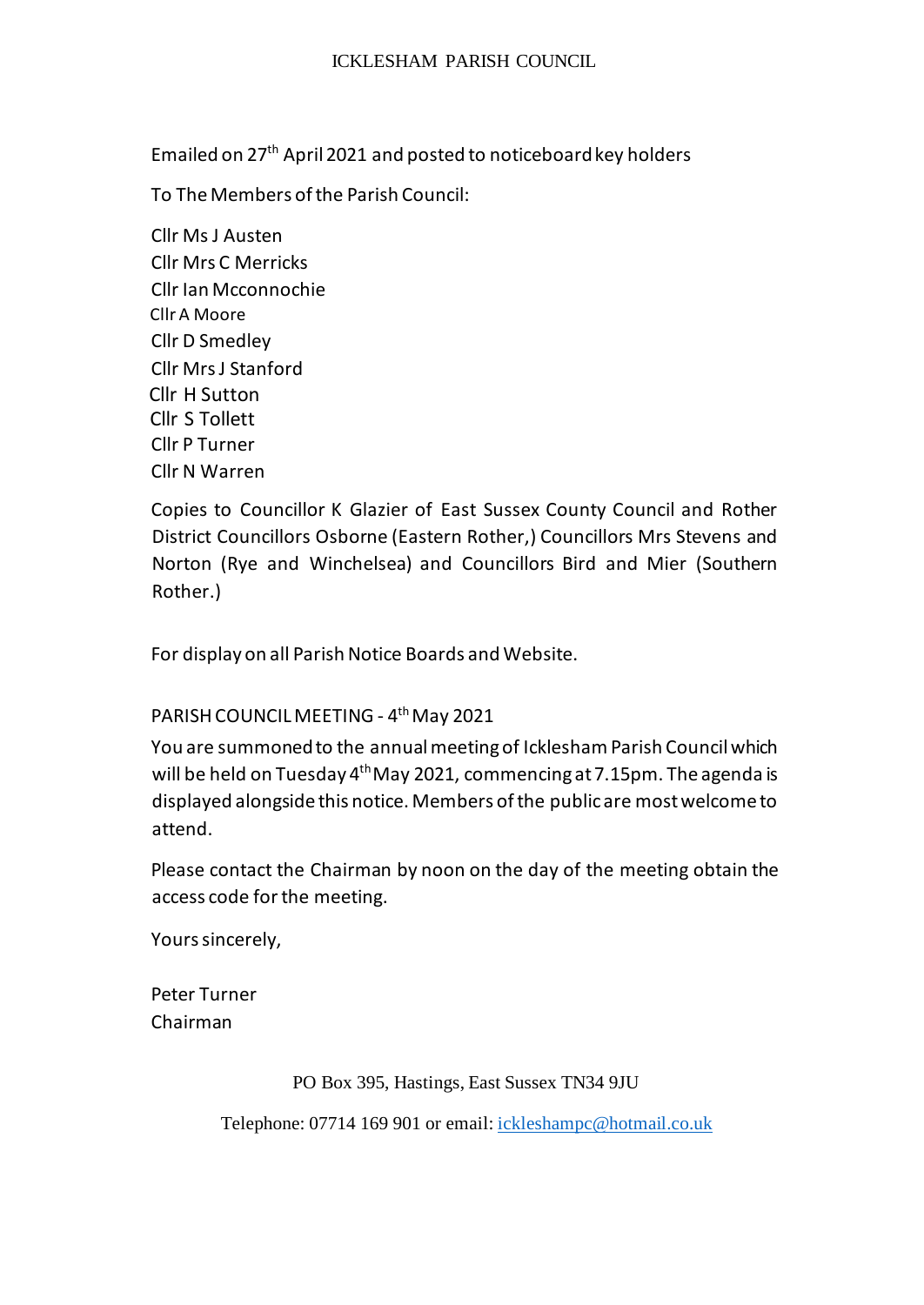## AGENDA

# For the Icklesham Parish Council Annual Meeting, Tuesday 4<sup>th</sup> May 2021

# by Zoom, commencing at 7:15pm

Please note that proceedings may be recorded.

- 1. **Election of chairman** for the council year. Nominations will be taken from councillors who will decide upon a show of hands chairmanship for the year. The councillor elected chairman will sign an acceptance of office at a later date in the presence of a Councillor having given a verbal acceptance at the meeting.
- 2. **Election of vice chairman** for the Council Year. Nominations will be taken from councillors who will decide upon a show of hands vice-chairmanship for the year.
- 3. **Public Questions** The Chairman will invite members of the public to comment or ask questions on any matters they wish to raise relating to the business before the Council on tonight's agenda. (15 minutes.)

### 4. **Apologies for absence**.

- a. To receive and record apologies for absence.
- b. To consider any requests for approval of reasons for absence, if any. Members are also asked to complete and sign the circulated sheet.
- 5. **Disclosure of Interests** to receive any disclosure by members of personal interest required under the Council's Code of Conduct and to consider any written requests made by members for dispensation to allow them to participate in, and vote on, an agenda item for which they have a disclosable pecuniary interest. Members are reminded a) to repeat their declaration immediate ly prior to commencement of the item in question and b) complete the declaration of interests' form.
- 6. **Minutes.** To consider and approve the signing by the Chairman of the attached minutes of the council meeting of 29<sup>th</sup> March 2021.

## **Matters Requiring a Decision by the Council**

### 7. **Vacant seats**: -

- (a) Co-option of a councillor: to fill one vacancy in the Rye Harbour Ward. Valid applications will be circulated to all councillors before the meeting. Candidates will be offered the opportunity to speak in support of their application; this will be followed by a vote by way of a show of hands. A declaration of acceptance of office to be completed at a later date. Applications received from:-
	- 1. James Justice
	- 2. Alexander Justice
	- 3. Rob Brown
	- 4. Brian Leonard.
- (b) To note the current position relating to the vacancy in the Icklesham Ward resulting from the disqualification for non-attendance.
- (c) To note the resignation of Mrs Bradley, thereby resulting in another vacancy in the Icklesham Ward.
- 8. **Working Group.** To receive a report from the Administration Working Group on matters to be considered before authorising the Staffing Committee to proceed with appointing a new Clerk and Responsible Financial Officer.
	- a) To receive the minutes of the meeting held on  $8<sup>th</sup>$  April 2021
	- b) To confirm the terms of reference as follows :-**To review the whole administrative process of the parish council (to include policies, staffing and social media) and make recommendations to full council.**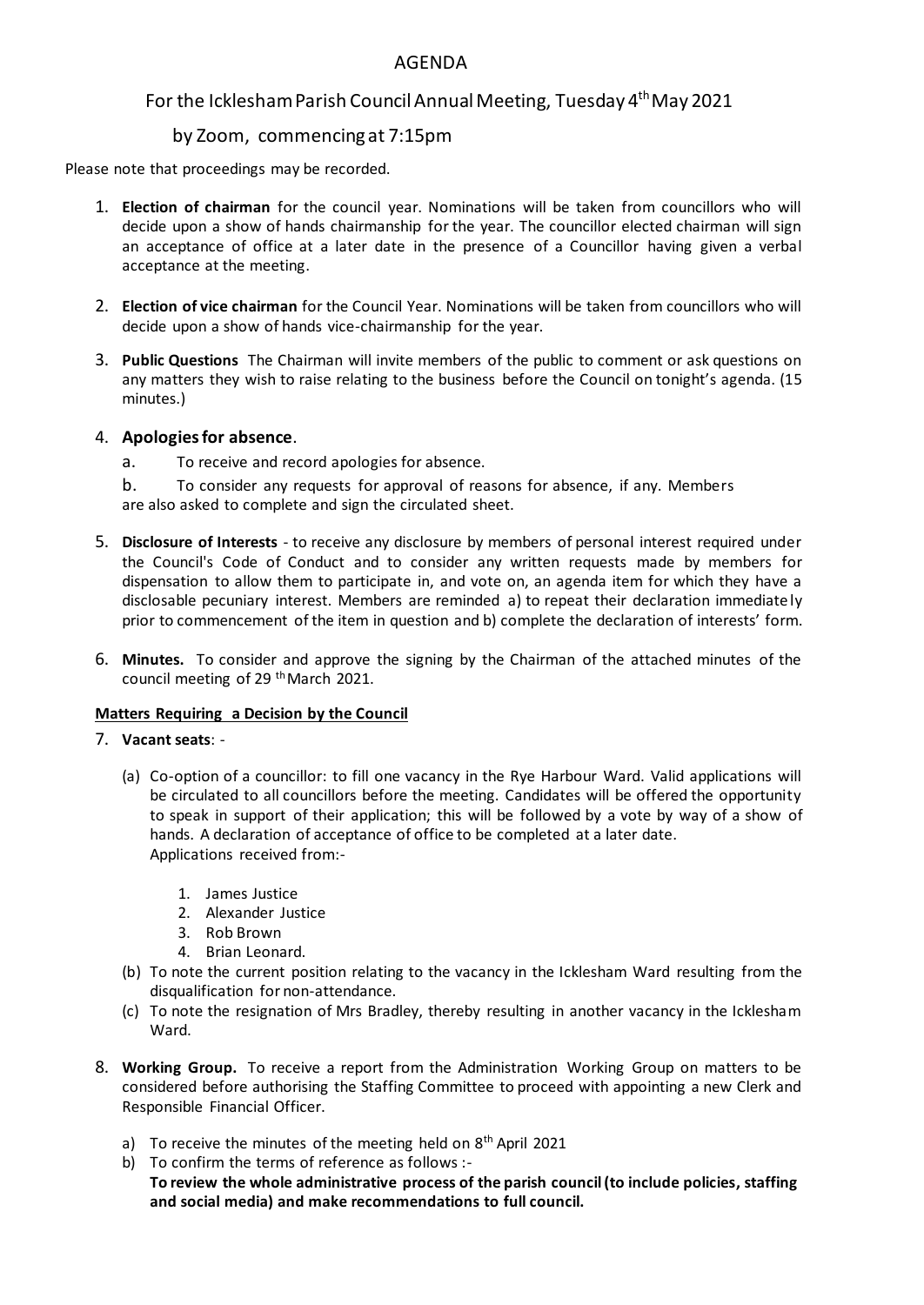- **c)** To consider the adoption of a civility policy to be displayed prominently on the Council's website. "**Icklesham Parish Council has a zero-tolerance policy on bullying, and harassment therefore residents making an approach to the Clerks, or Councillors, should show civility when doing so, otherwise enquiries and requests will be reported to the Chairman of the Parish Council and ignored. Bullying, intimidation and harassment will not be tolerated."**
- d) To consider the attached list of Policies recommended by NALC for adoption prior to their consideration by the Administration Working Group. Council has some of these policies in place but not all of them, but those in place need to be reviewed to ensure they meet the latest NALC guidance. It is easier to adopt the full list of the latest NALC policies now, to ensure they are all in place before we appoint any new staff and let the Administration Working Group tweak them to suit our specific needs as soon as possible.
- e) Review of Standing Orders and Financial Regulations
	- a) To consider the adoption of revised Standing Orders (as attached) following discussion by the Administration Working Group.
	- b) To consider the adoption of the revised Financial Regulations (as attached) following discussion by the Administration Working Group.
	- c) To consider the adoption of a Performance Improvement Policy and Procedure (attached).

Note. These documents are based on the NALC Model Documents with appropriate amendments. The Model documents have been revised since Council last reviewed Standing Orders and Financial Regulations in 2019.

- f) Review of the terms of reference (TOR) for committees. All terms of reference for the groups and committees need to be reviewed following the adoption of revised Standing Orders and Financial Regulations. Council is recommended to review these at the next meeting, to allow a report to be prepared by the Administration Working Group.
- g) Receipt of nominations to current and new committees/working groups. The council is asked to make appointments to all of committees and to elect their Chairman and Vice-Chairman by inviting nominations from councillors and voting by a show of hands.
- 9. **Resignation.** To note the resignation of the Deputy Clerk and pending the appointment of a new Clerk and Responsible Financial Officer:
	- a) To appoint a Councillor to act as a temporary Responsible Financial Officer in accordance with Standing Order 16.
	- b) To appoint a Councillor to act as a temporary Clerk and Proper Officer in accordance with Standing Order 15.
	- c) To note that Councillors elected to act under a) and b) above will act unpaid (LGA 1972, s 112(5).
	- d) To consider the appointment of a full-time Clerk in place of the two part-time posts as at present.
- 10 **Appointment of Committees**. Council is reminded that there are two vacancies for the Icklesham Ward that cannot be filled at this meeting, but which should be considered in appointing committees.

Planning Committee — five councillors and the chairman and vice chairman as ex-officio members; please note that councillors will be required to attend training to satisfy the requirements of the Local Council Award Scheme;

Staffing Committee — five councillors and chairman or vice chairman Open Spaces Committee  $-$  five councillors plus the chairman and vice chairman ex-officio Neighbourhood Plan and Affordable Housinq Working Group — all councillors Allotments Committee - five councillors and four site representatives.

11 **Working Groups.** Council is recommended to defer the appointment of working groups to the next meeting.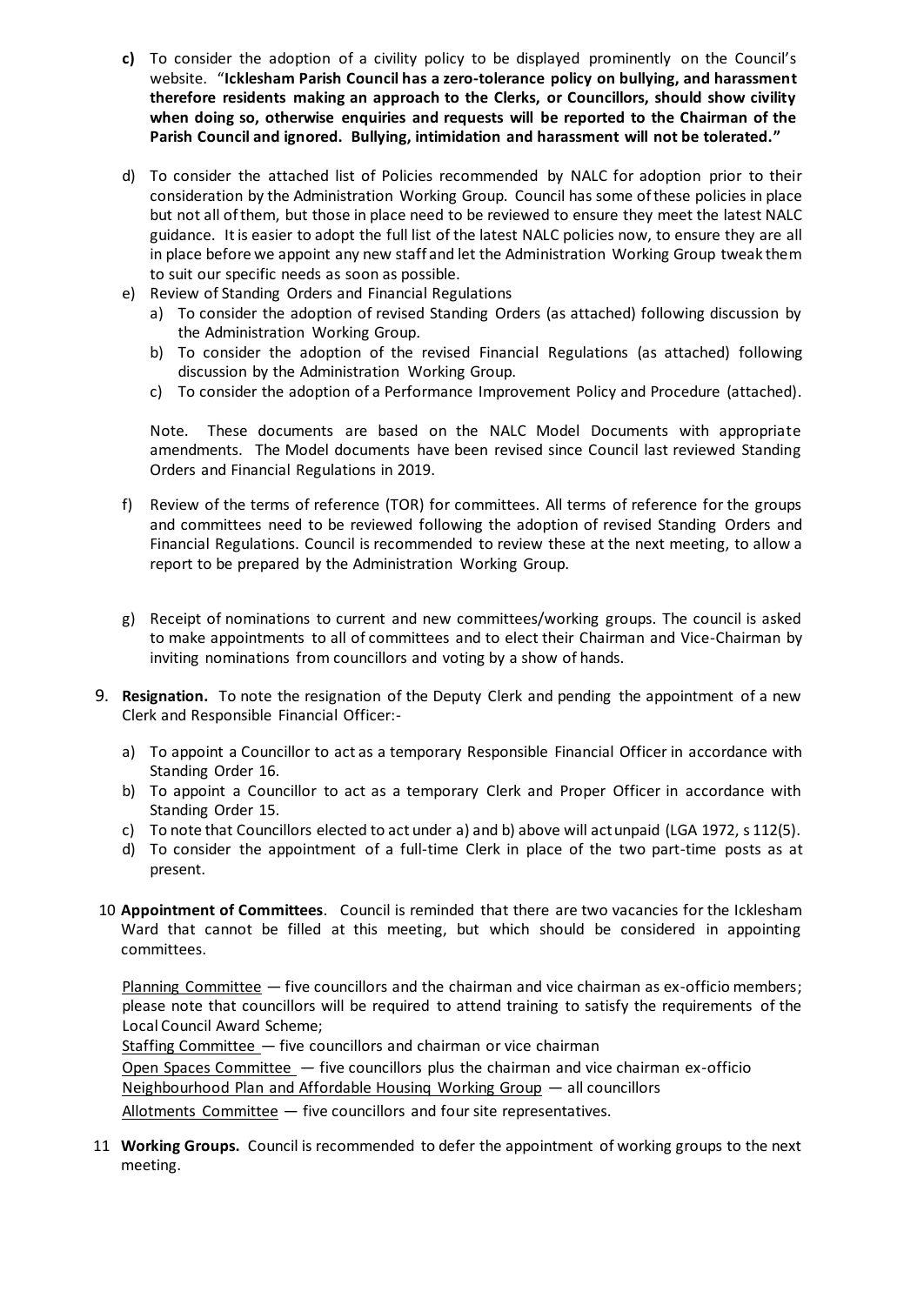12 **Appointments to External Bodies and groups**. The Council is asked to make appointments or confirm existing appointments to the following external bodies by inviting nominations from councillors and voting by a show of hands:

Rve Partnership  $-$  Council is recommended to appoint the Chairman and give him authority to nominate another councillor to attend in his absence, the Council's representative being able to vote as he or she considers proper at meetings;

Rother Association of Local Councils — Chair and Vice-Chair and in their absence the Clerk attends in a non-voting capacity and reports back. Council is recommended to maintain its representation and that they may vote as they consider proper at meetings of RALC; (Note. Under the RALC Constitution the Council only gets one vote, not one vote per delegate so Council should nominate the voting delegate with the non-voting delegate voting in the absence of the voting delegate. The Clerk is entitled to attend as an observer but is not permitted a vote even the absence of the councils delegates.

Rye Harbour Nature Reserve - One councillor. Council is recommended to agree its representative is able to vote as he or she considers proper at meetings;

Rve Harbour Villaqe Hall Committee — One councillor;

Winchelsea Little Shop Association - Council is recommended to appoint the Chairman and give him authority to nominate another councillor to attend in his absence, the Council's representative being able to vote as he or she considers proper at meetings;

Harbour of Rye Advisory Committee - one councillor. Council is recommended to agree its representative is able to vote as he or she considers proper at meetings although individual councillors cannot make decisions on behalf of the Council;

ESALC — Two councillors. Council is recommended to agree the representatives can speak and vote as they consider proper at meetings.

- 13 **Membership of External Bodies**. The Council is asked to review its membership of the following bodies and decide if it wishes this to continue this year:
	- a. East Sussex Association of Local Councils at an annual cost of £2711.52
	- b. National Association of Local councils at an annual cost of £156.65
	- c. Action in Rural Sussex at an annual cost of £50.00 approx.
	- d. Rother Association of Local Councils at an annual cost of £90 approx. (incl. parish online)
	- e. Society of Local Council Clerks (subscription for Clerk) at an annual cost of £150 approx.
	- f. South East Employers at an annual costs of £248.40 including VAT.
- 14 **Review of Governance Documents.** Standing orders number 5 (ix, xiii, xiv, xvi to xix) specifies that at the annual meeting of the Council reviews are undertaken of the following unless they are conducted at an ordinary meeting
	- a. standing orders (Item 10)
	- b. financial regulations (Item 10)
	- c. inventory or land and assets including asset policy Committees should review these at their next meeting.
	- d. insurance arrangements
	- e. complaints procedures
	- f. disciplinary and grievance procedures
	- g. requests under the Freedom of Information Act
	- h. press/media policy
	- i. email policy
	- j. financial risk assessment
	- k. safeguarding policy
	- i equality impact assessment
	- m. dates and venues of ordinary meetings
	- n. data protection policy.

Recommended that items c to n are referred to the Administration Working Group for initial review.